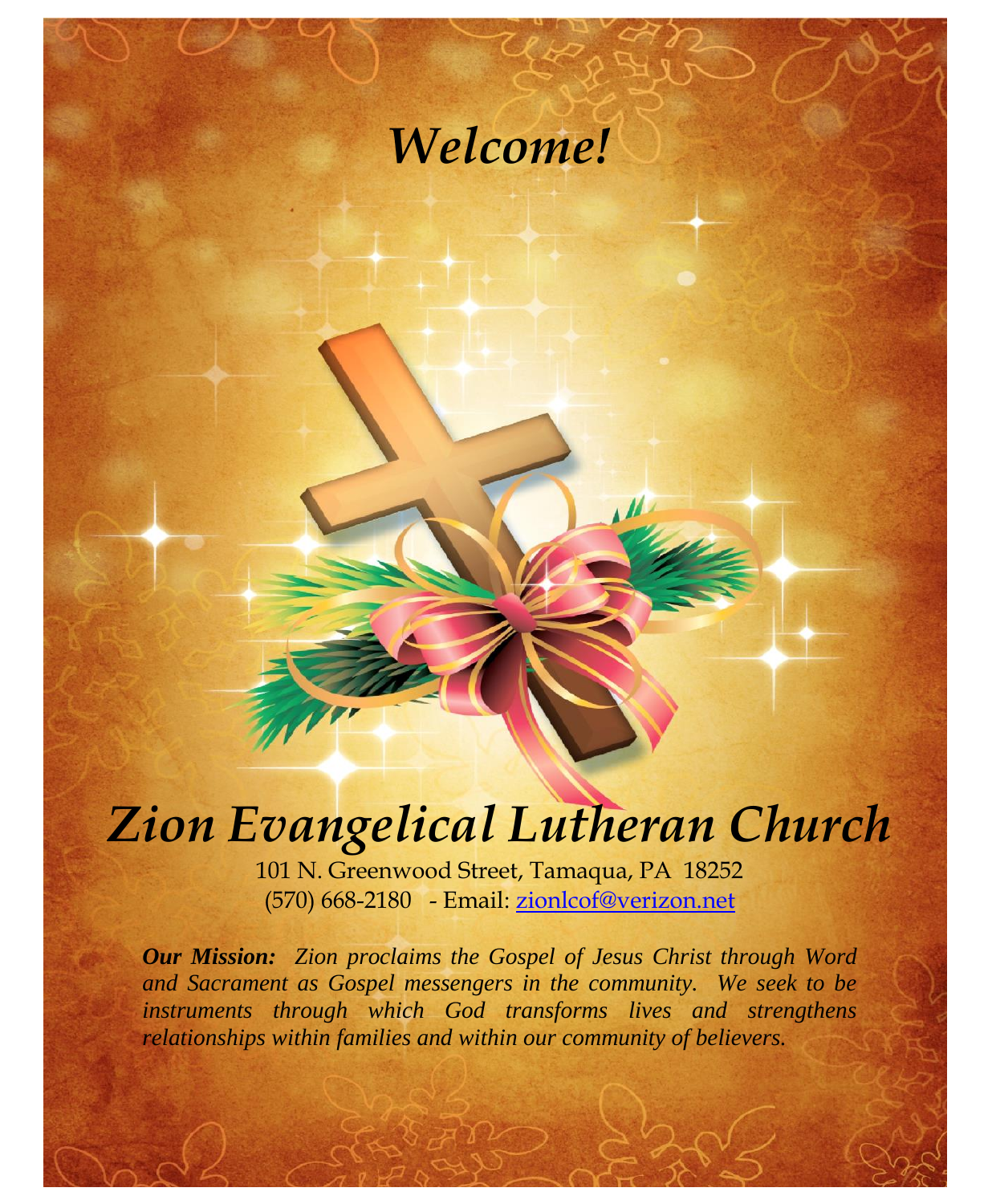# **The 1st Sunday of Christmas**

**December 26, 2021 ~ 9:00 am** *Lessons and Carols*

*\*Congregation please stand*

**The Pre-service Music**

# $\sim$  The Gathering  $\sim$

**\* The Gathering Hymn** *"Once in Royal David's City "* WOV No. 643 **Once in royal David's city stood a lowly cattle shed, Where a mother laid her baby in a manger for his bed; Mary was that mother mild, Jesus Christ, her little child.**

**He came down to earth from heaven who is God and Lord of all, And his shelter was a stable, and his cradle was a stall; With the poor and meek and lowly, lived on earth our Savior holy.**

**And our eyes at last shall see him, through his own redeeming love; For that child so dear and gentle is our Lord in heav'n above; And he leads his children on to the place where he is gone.**

**Not in that poor lowly stable, with the oxen standing by, We shall see him; but in heaven, set at God's right hand on high; There his children gather 'round, bright like stars, with glory crowned.**

### **\* The Bidding Prayer**

BELOVED IN CHRIST, THIS DAY IT IS OUR DUTY AND DELIGHT TO PREPARE OURSELVES TO HEAR AGAIN THE MESSAGE OF THE ANGELS, AND TO GO IN HEART AND MIND TO BETHLEHEM, AND SEE THIS THING WHICH HAS COME TO PASS, AND THE BABE, LYING IN THE MANGER. THEREFORE, LET US HEAR AGAIN FROM HOLY SCRIPTURE THE TALE OF THE LOVING PURPOSES OF GOD FROM THE FIRST DAYS UNTIL THE GLORIOUS REDEMPTION BROUGHT US BY THIS HOLY CHILD; AND LET US MAKE THIS HOUSE OF PRAYER GLAD WITH OUR CAROLS OF PRAISE. BUT FIRST, BECAUSE THIS OF ALL THINGS WOULD REJOICE JESUS' HEART, LET US PRAY TO HIM FOR THE NEEDS OF THE WHOLE WORLD, AND ALL HIS PEOPLE; FOR PEACE UPON THE EARTH, HE CAME TO SAVE, FOR LOVE AND UNITY WITHIN THE ONE CHURCH HE DID BUILD; FOR GOODWILL AMONG ALL PEOPLES. AND PARTICULARLY AT THIS TIME, LET US REMEMBER THE POOR, THE COLD, THE HUNGRY, THE OPPRESSED; THE SICK AND THOSE WHO MOURN, THE LONELY AND THE UNLOVED; THE AGED AND THE LITTLE CHILDREN; AND ALL WHO KNOW NOT OUR LORD JESUS, OR WHO LOVE HIM NOT, OR WHO BY SIN HAVE GRIEVED HIS HEART OF LOVE. LASTLY LET US REMEMBER ALL THOSE WHO REJOICE WITH US, BUT UPON ANOTHER SHORE AND IN A GREATER LIGHT, THAT MULTITUDE WHO NO ONE CAN NUMBER, WHOSE HOPE WAS IN THE WORD MADE FLESH, AND WITH WHOM, IN THIS LORD JESUS, WE FOR EVERMORE ARE ONE.

**Amen.**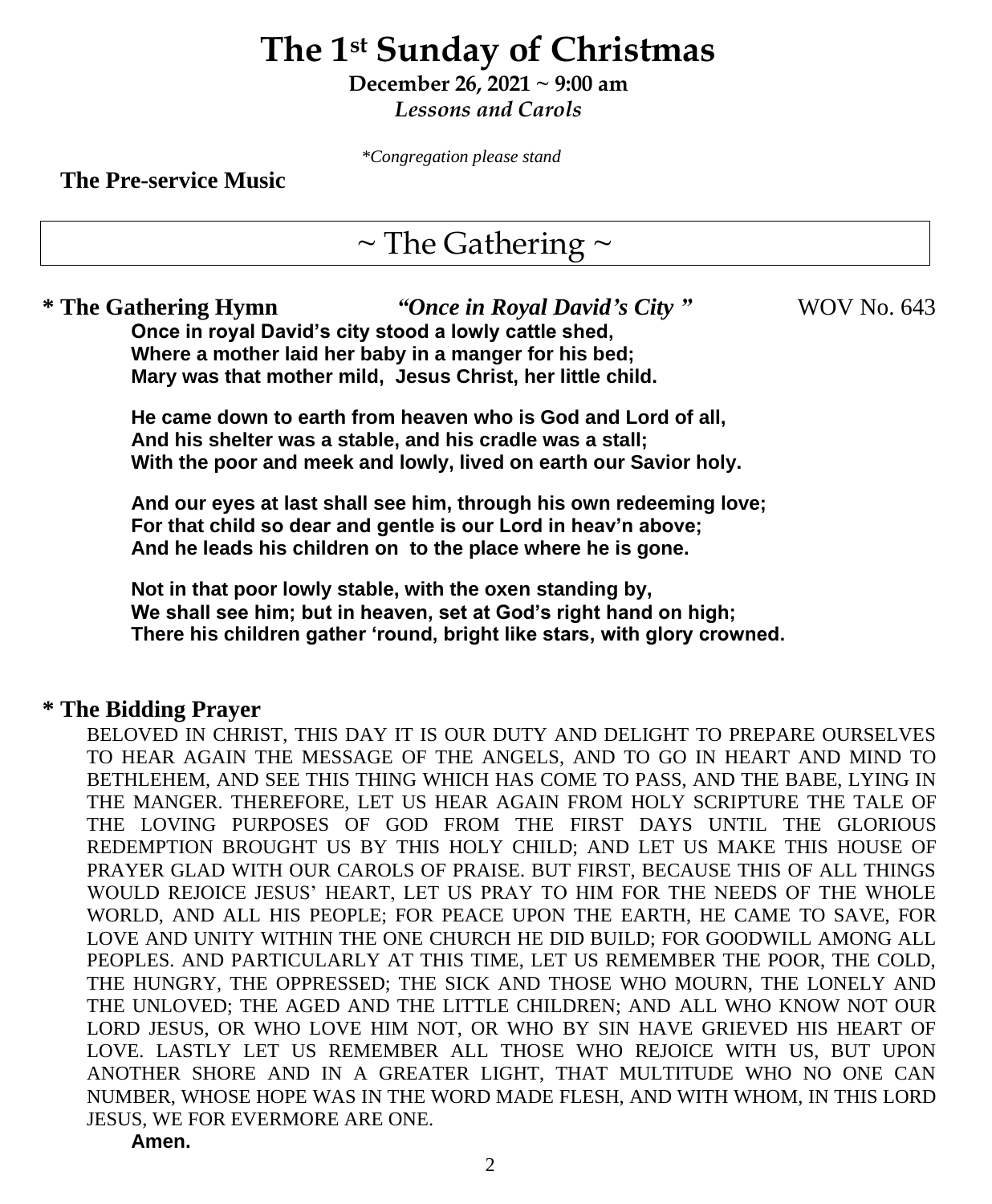# $\sim$  The Lessons and Carols  $\sim$

### **The First Lesson Genesis 3:8-15, 17-19**

*God announced in the Garden of Eden Adam and Eve's punishment for their rebellion. "Of the Father's Love Begotten"* No. 42

**Of the Father's love begotten ere the worlds began to be, he is Alpha and Omega, he the source, the ending he, of the things that are, that have been, and that future years shall see, evermore and evermore.**

### **The Second Lesson Genesis 22:15-18**

*God promises to Abraham that by his descendants all the nations of the earth will obtain blessings. "The Bells of Christmas"* No. 62

**The bells of Christmas chime once more; the heav'nly guest is at the door. He comes to earthly dwellings still with new year gifts of peace, good will.**

### **The Third Lesson Isaiah 9:2, 6-7**

*The prophet announces the birth of a king to a people in darkness. "Lo, How a Rose Is Growing"* No. 58

**Lo, how a rose is growing, a bloom of finest grace; the prophets had foretold it: a branch of Jesse's race would bear one perfect flow'r here in the cold of winter and darkest midnight hour.**

### **The Fourth Lesson Isaiah 11:1-4, 6-9**

*The king is coming and will usher in a reign of justice for the poor and peace for all God's creation. "O Little Town of Bethlehem"* No. 41

**O little town of Bethlehem, how still we see thee lie! Above thy deep and dreamless sleep the silent stars go by; yet in thy dark streets shineth the everlasting light. The hopes and fears of all the years are met in thee tonight.**

### **The Fifth Lesson Luke 1:26-35, 38**

*The angel Gabriel announces to the virgin Mary that she will give birth to God's promised Son.*

*"Angels We Have Heard on High"* No. 71

**Angels we have heard on high, sweetly singing o'er the plains, and the mountains in reply, echoing their joyous strains.** (*Refrain)* **Gloria in excelsis Deo; gloria in excelsis Deo.**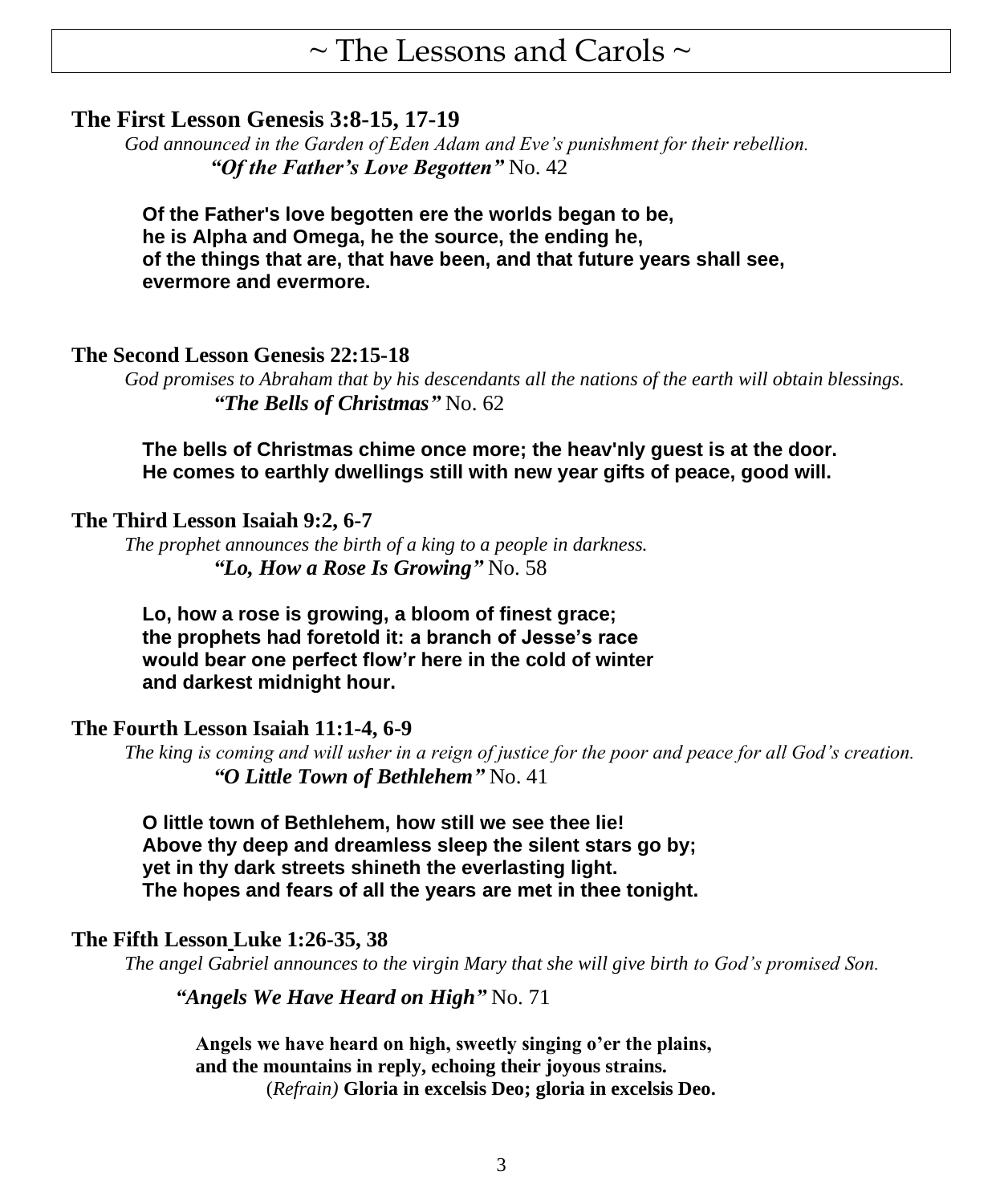### **The Sixth Lesson Luke 2:1-7**

*Against a backdrop of emperors and taxes, Jesus is born. "The First Noel"* No. 56

**The first Noel the angel did say was to certain poor shepherds in fields as they lay; in fields where they lay, keeping their sheep, on a cold winter's night that was so deep.**

*(Refrain)* **Noel, Noel, Noel, Noel! Born is the King of Israel.**

### **The Seventh Lesson Luke 2:8-16**

*The shepherds go to see the Savior of the world and find him lying in a manger. "There's a Star in the East"* WOV No. 645

**There's a star in the East on Christmas morn, rise up, shepherd, and follow. It will lead to the place where Christ was born, rise up, shepherd, and follow.**

*(Refrain)* **Follow, follow, rise up, shepherd, and follow, Follow the star of Bethlehem, rise up, shepherd, and follow.**

### **The Eighth Lesson Matthew 2: 1-11**

*The wise men follow a star to find the child Jesus. "We Three Kings of Orient Are"* WOV No. 646

**We three kings of Orient are; bearing gifts we traverse afar, Field and fountain, moor and mountain, following yonder star.**

> *(Refrain)* **Oh, star of wonder, star of night, star with royal beauty bright; West-ward leading, still proceeding, guide us to thy perfect light!**

### **The Ninth Lesson John 1:1-14**

*John unfolds the great mystery of the Incarnation. "Good Christian Friends, Rejoice"* No. 55

**Good Christian friends, rejoice with heart and soul and voice; give ye heed to what we say: Jesus Christ is born today; ox and ass before him bow, and he is in the manger now. Christ is born today! Christ is born today!**

# **~The Offering and Prayers~**

### **The Offering and Offertory**

*Zion members, please use your envelopes for contributions so that your offering may be officially recorded. Please mail your envelopes to Zion Lutheran Church 101 N. Greenwood Street Tamaqua, PA 18252 or visit ziontamaqua.com for our myEoffering option.*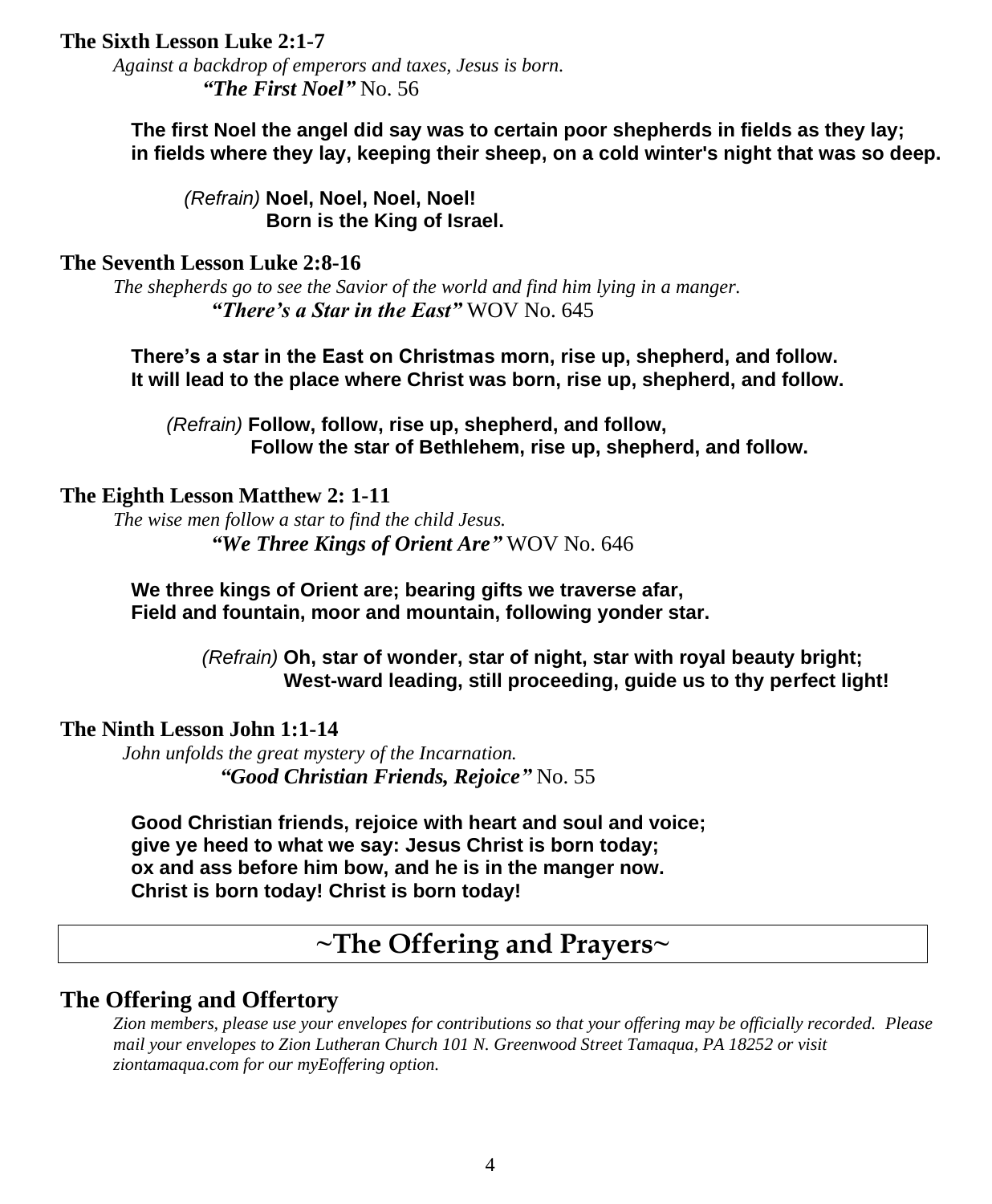### \* **The Offertory Hymn** *"What Child is This?"* **No. 40**

**What child is this, who, laid to rest, On Mary's lap is sleeping? Whom angels greet with anthems sweet While shepherds watch are keeping? This, this is Christ the king, Whom shepherds guard and angels sing; Haste, haste to bring him laud, The babe, the son of Mary!**

| <b>The Anthem</b> | "The Work of Christmas Begins" – Frombach | <b>Senior Choir</b> |
|-------------------|-------------------------------------------|---------------------|
|-------------------|-------------------------------------------|---------------------|

### **\* The Prayer of Intercession**

JOINING OUR VOICES WITH THE HEAVENLY HOST AND CHRISTIANS THROUGHOUT TIME AND SPACE, LET US PRAY FOR THE CHURCH, THE WORLD, AND ALL IN NEED.

### *A brief silence.*

YOU COME TO US IN GATHERINGS OF YOUR CHURCH ACROSS THE GLOBE. UNITE US WITH THOSE WHO CELEBRATE YOUR BIRTH EVEN WHEN THEY ARE WEIGHED DOWN BY GRIEF, LOSS, POVERTY, HUNGER, OR INJUSTICE. MERCIFUL GOD,

### **receive our prayer.**

YOU COME TO US IN THE DIVERSE SPLENDOR OF THE UNIVERSE. GRANT US THE HUMILITY TO TRUST OUR PLACE IN THE NETWORK OF CREATION, THAT WE LIVE IN SERVICE TO YOU AND THE NATURAL WORLD. MERCIFUL GOD,

### **receive our prayer.**

YOU COME TO US THROUGH RELATIONSHIPS OF MANY KINDS: FAMILIES, FRIENDSHIPS, COMMUNITIES, AND NATIONS. GUIDE US IN THESE RELATIONSHIPS, THAT WE RECOGNIZE THE CHRIST CHILD IN ONE ANOTHER AND SHOW YOUR LOVE TO THOSE MOST VULNERABLE. MERCIFUL GOD,

### **receive our prayer.**

YOU COME TO US THROUGH PEOPLE WHOM THE WORLD FORGETS. POOR SHEPHERDS AND AN IMPRISONED PAUL ANNOUNCED YOUR GOOD NEWS. SEND YOUR SPIRIT TO ALL WHO ARE IMPRISONED, STRUGGLING WITH ADDICTION, UNWELL, OR IN ANY NEED THIS DAY. MERCIFUL GOD,

### **receive our prayer.**

YOU COME TO US IN ACTS OF JUSTICE AND FORGIVENESS. OPEN OUR HEARTS TO FORGIVE ONE ANOTHER, WITHOUT PERMITTING INJUSTICE. SUPPLY US WITH THE WISDOM TO BE CLOTHED WITH LOVE, BINDING ALL THINGS TOGETHER IN PERFECT HARMONY. MERCIFUL GOD,

### **receive our prayer.**

YOU COME TO US THROUGH THOSE WHO HAVE DIED YET LIVE WITH YOU FOREVER. WE GIVE THANKS FOR STEPHEN, DEACON AND MARTYR, WHO GAVE HIS LIFE TO TELL THE STORY OF YOUR LOVE. MERCIFUL GOD,

### **receive our prayer.**

GOD OF GRACE AND MERCY, (PLEASE SHARE ANY PERSONAL PRAYER PETITIONS) HEAR OUR PETITIONS THAT WE SPEAK OUT LOUD AND THE ONES THAT WE HOLD IN OUR HEARTS. MERCIFUL GOD,

### **receive our prayer.**

REJOICING IN YOUR WORD MADE FLESH AMONG US, WE COMMEND THESE PRAYERS TO YOU, CONFIDENT OF YOUR GRACE AND LOVE MADE KNOWN TO US IN JESUS CHRIST, OUR SAVIOR.

### **Amen.**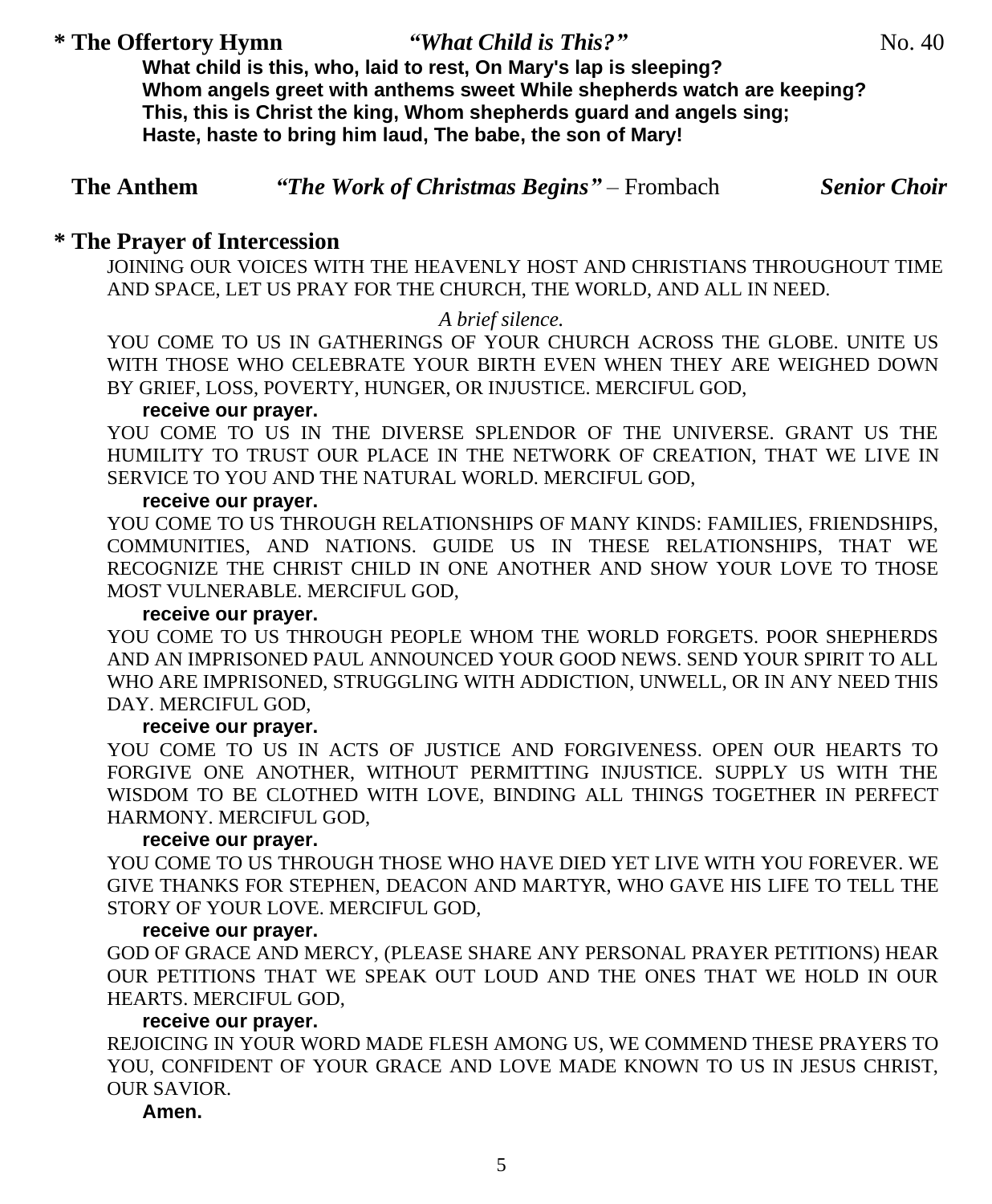### **\* The Lord's Prayer**

JESUS, REMEMBER US IN YOUR KINGDOM; AND TEACH US TO PRAY:

**Our Father, who art in heaven, hallowed be thy name, thy kingdom come, thy will be done, on earth as it is in heaven. Give us this day our daily bread; and forgive us our trespasses, as we forgive those who trespass against us; and lead us not into temptation, but deliver us from evil. For thine is the kingdom, and the power, and the glory, forever and ever. Amen**

## **~The Sending~**

### **\* The Blessing**

THE GOD OF HOPE FILL US WITH ALL JOY AND PEACE IN BELIEVING, SO THAT WE MAY ABOUND IN HOPE BY THE POWER OF THE HOLY SPIRIT, THROUGH CHRIST JESUS, THE WORD MADE FLESH.

*(Sung)* **Amen! Amen! Amen!**

### **\* The Sending**

GO IN PEACE. REJOICE IN CHRIST OUR SAVIOR. **Thanks be to God.**

\* The Recessional Hymn "*Go Tell it on the Mountain*" No. 70  *(Refrain)* **Go tell it on the mountain, over the hills and ev'rywhere; go tell it on the mountain that Jesus Christ is born!**

**While shepherds kept their watching o'er silent flocks by night, behold, throughout the heavens there shone a holy light.** *(Refrain)*

**The shepherds feared and trembled when, lo, above the earth rang out the angel chorus that hailed our Savior's birth.** *(Refrain)*

**Down in a lonely manger the humble Christ was born; and God sent us salvation that blessed Christmas morn.** *(Refrain)*

### **ACKNOWLEDGMENTS**

Liturgical material reprinted from: SUNDAYSANDSEASONS.COM Copyright 2021 Augsburg Fortress. All rights reserved. Reprinted by permission under Augsburg Fortress Liturgies Annual License #24607. License sponsored July 2021 to July 2022 by Mrs. James A. Valentine; Bill and Marianne Jones; In honor and memory of loved ones by Jon and Deb Davies and family; In honor of loved ones by Robert Fisher ONELICENSE #A-708066 *(for sung portions of the liturgy not covered by the Augsburg Fortress License)* sponsored in 2021 by Art and Sharon Connely, in loving memory of Arthur and Betty Connely

**January 2, 2022 readings are:** Jeremiah 31:7-14 Psalm 147:12-20

Ephesians 1:3-14 John 1:1-18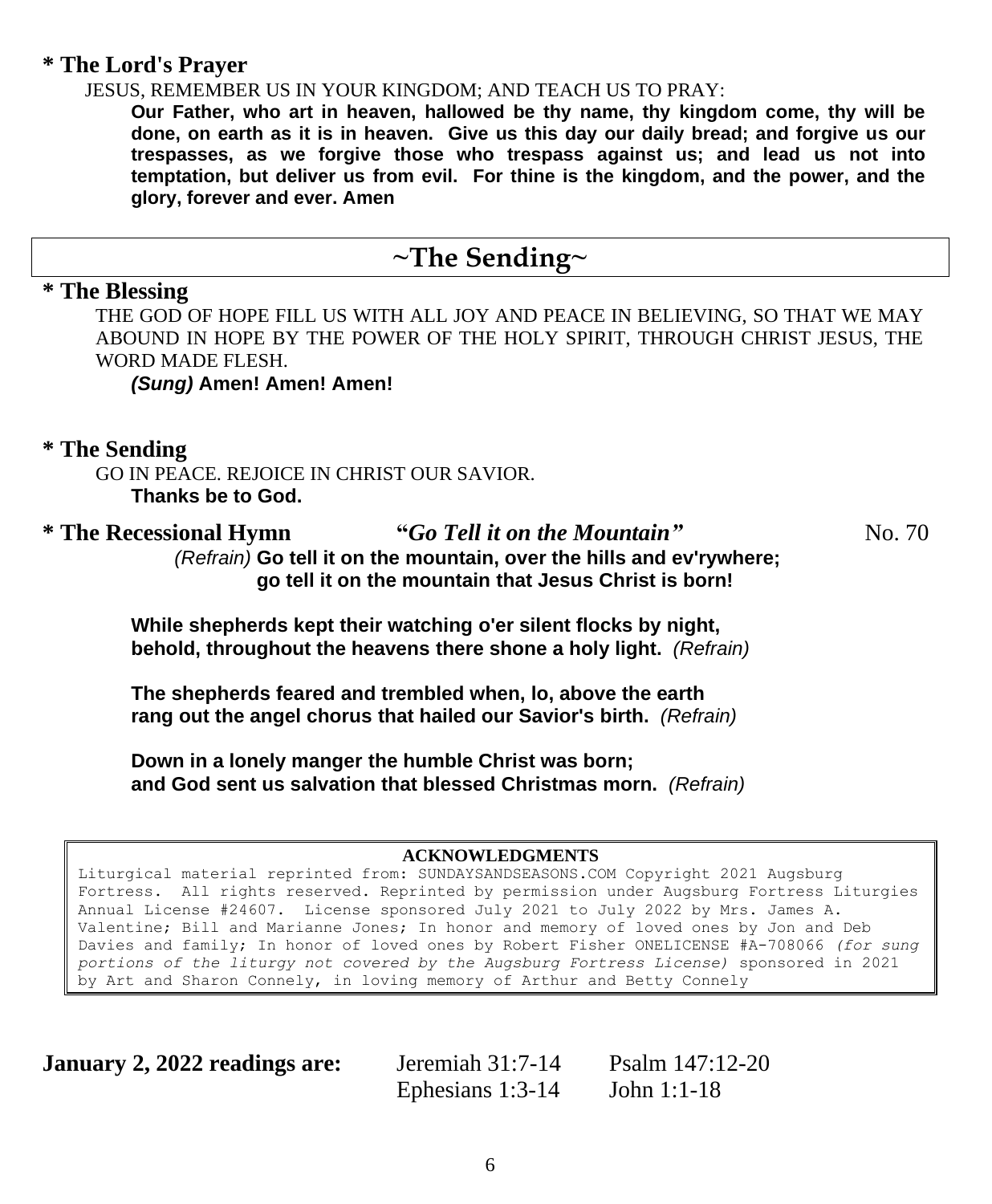# **ZION LUTHERAN CHURCH**

*December 26, 2021*

*\*If you need assistance, please see one of the ushers in the back of the church; Large Print Bulletins are available. Grape juice is available in the tray for those who wish not to partake of the wine. Please Silence your cell phones during service. A Family Room is available for use during or after services, located across from the office. A changing station is available for your convenience in the restroom beside the office.*

### *GIFTS GIVEN TO THE GLORY OF GOD*

*THE CANDLES are given to the Glory of God and* In loving memory of Rose Miller & Bob "Pap" Trakes by Mike & Kathy Miller & family *THE ALTAR FLOWERS are given to the Glory of God and* In loving memory of her parents, Mr. and Mrs. Vernon Sinn and her brother, Vernon Sinn by Ida Piccin *THE BULLETINS are given to the Glory of God and* In loving memory of Paul (Rufie) Derr by daughter, Arlene Derr *CAPITAL CAMPAIGN FUND DONATIONS are given to the Glory of God and* In honor of our granddaughter, Nicole Dietrich on her December 18<sup>th</sup> birthday by Nanny & Pop *CURRENT FUND DONATIONS are given to the Glory of God and* Thanks for the fun "Rudolph" afternoon by Quinn Mehalko In honor of Mary Ruth Taylor's birthday on December 28<sup>th</sup> by George, Brandon, Neha and Michael In honor of our parents wedding anniversary on December  $28<sup>th</sup>$  by Brandon and Michael Taylor *SCHOLARSHIP FUND DONATIONS are given to the Glory of God and* In loving memory of Jena E. Jones by Judy Brennan

*Please remember the following in your prayers: The family and friends of Charles Klingaman, George Bozosi, Pat Brown, Brooklyn, Derek Hill, Elizabeth Zimmerman, Mary Richards, Mrs. Chris Miller, Nancy Betz, Ralph Derr, Joseph Harvilla, Eva (Mitzi) Koomar, John Lattanzi, and all our members who are homebound.*

Prayer List Updates - We Periodically refresh our parish prayer list to keep it up to date. Please contact the office to keep someone's name to the list; we will be refreshing our list on January 2, 2021. Remember that it is always good to get permission from the person before adding a name.

### **Welcome!!**

Parish office phone and fax is 570-668-2180. Parish office email address is [zionlcof@verizon.net](mailto:zionlcof@verizon.net) Parish website is [www.ziontamaqua.com](http://www.ziontamaqua.com/) Parish Office Hours- Monday & Wednesday: 12:00 pm - 5:00 pm Tuesday: 8:00 am - 1:00 pm

**Zion's 2021 Church Council officers:** Chris Henritzy, President, Michael Haspe, Vice-President, Tiffany Warden, Secretary, Dave Gensure, Treasurer, and Ann Marie Hadesty, Financial Secretary. Other members of Council include: Judy Brennan, Sam Caley, Arlene Derr, Ernie Henritzy, Glenn Fritzinger, Brian Lawfer, Bob Maue, Steve Ristila and Mary Ruth Taylor; if you have suggestions or concerns, please seek out a member of Council so that we can promptly address the needs of the congregation.